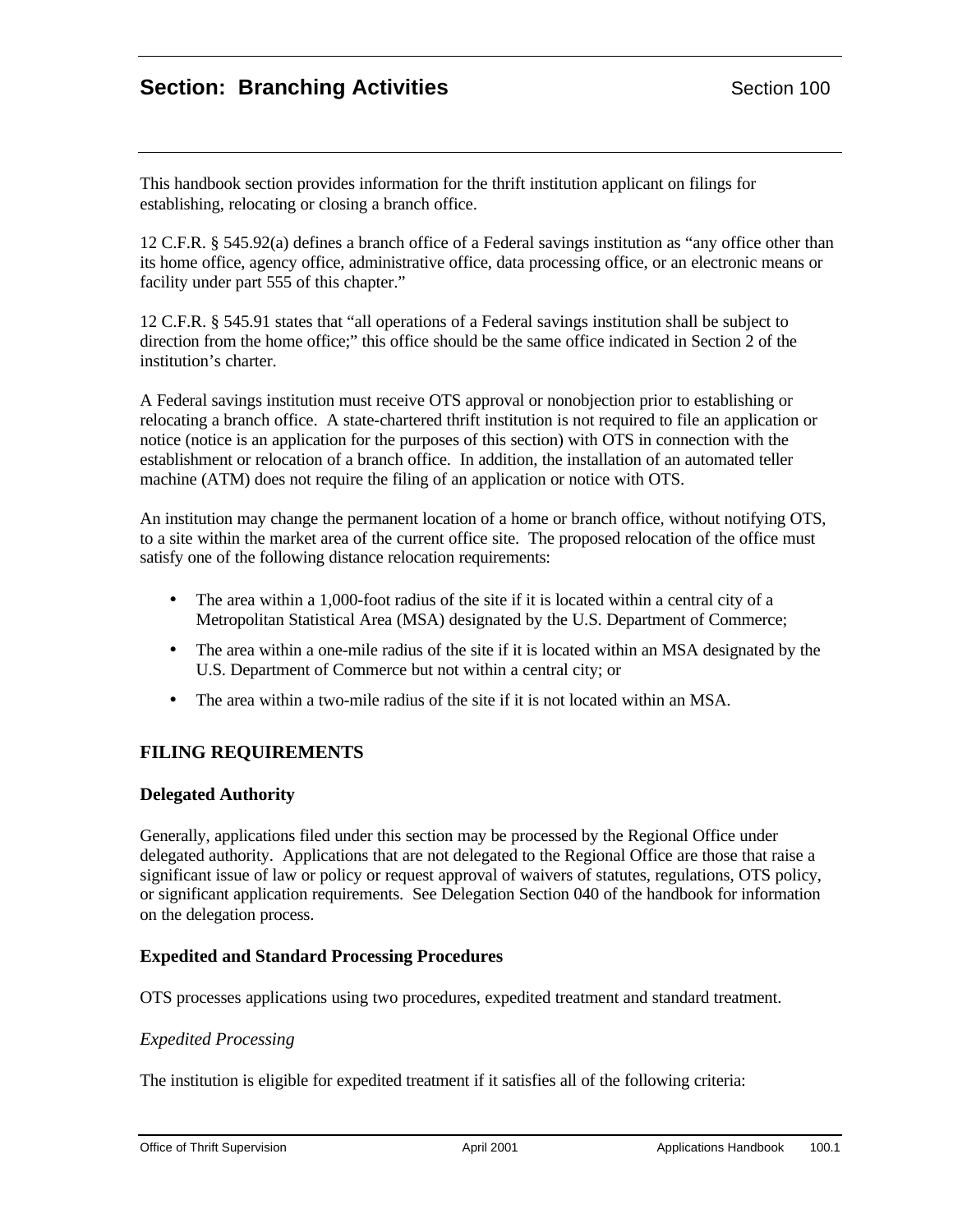- 1. Has a composite CAMELS rating of "1" or "2;"
- 2. Has a CRA rating of "Satisfactory" or better;
- 3. Has a Compliance rating of "1" or "2;"
- 4. Meets or exceeds the minimum capital requirements set forth in 12 C.F.R. Part 567; and
- 5. Has not been notified that it is in troubled condition.

If the institution qualifies for expedited processing, a notice is filed with the appropriate Regional Office. OTS considers a filing to be appropriately filed when sufficient information to evaluate the proposal is received from the applicant in its notice and all appropriate filing fees have been received. Please refer to the "Processing Procedures and Time frames" discussion of this section for more information on processing procedures and applicable time frames for notices.

Notices submitted by institutions eligible for expedited treatment are deemed "applications" for purposes of statutory and regulatory requirements referring to applications.

# *Standard Processing*

If the applicant does not qualify for expedited processing, it must file an application subject to standard application processing time frames. Specifically, the institution is subject to standard processing if any of the following conditions exist regarding the institution:

- 1. Has a composite CAMELS rating of "3," "4" or "5;."
- 2. Has a less than "Satisfactory" CRA rating;
- 3. Has a Compliance rating of "3," "4" or "5;"
- 4. Has inadequate capital or fails at least one of its capital requirements;
- 5. Has been notified that it is in troubled condition;
- 6. The applicant is not a savings institution; or
- 7. The applicant has not received a composite CAMELS rating, a CRA rating, or a compliance rating from any federal banking regulator.

Please refer to the "Processing Procedures and Time Frames" discussion of this section for more information on applicable time frames for applications.

# **Prefiling Meeting Requirements**

Prefiling meetings are not required for this filing. However, applicants are encouraged to contact the Regional Office, particularly in the event the transaction involves unique or novel issues, to determine if a prefiling meeting will expedite the application review process.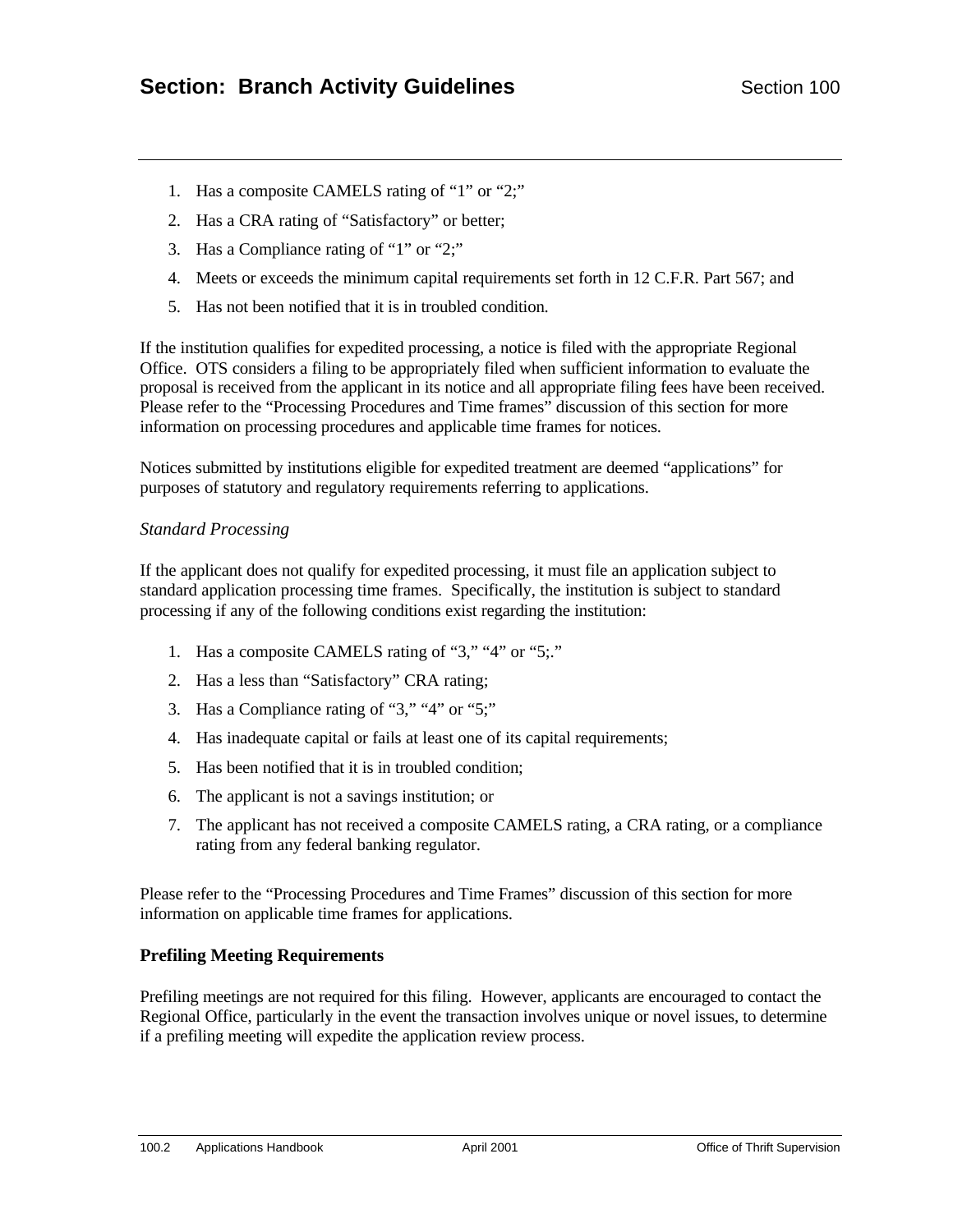# **Information and Form Requirements**

If delegated, all applications/notices should be filed with the appropriate Regional Office in accordance with 12 C.F.R. Part 516. The applicant is required to file the original and two conformed copies of each application/notice. All copies are to be clearly marked as to the type of filing, and should contain all exhibits and other pertinent documents. One copy must contain original signatures on all executed documents. For applications that are not delegated to the Regional Office, an additional three copies of the application should be filed with the Applications Filing Room in OTS-Washington.

An institution eligible for expedited treatment is required to submit all information set forth in OTS Form 1558 "Notice to Establish a Branch Office or for Change of Location of an Office."

Institutions not eligible for expedited processing are required to submit all documents and information set forth in OTS Form 1450 "Application for Permission to Establish a Branch Office Change of Location of an office or Redesignation of Home and Branch Office."

Institution that apply for a change of office location or redesignation of office must post notice of the application/notice for 25 days from the date of the first newspaper publication in a prominent location in the office to be closed or redesignated.

# **Confidentiality**

The applicant must submit in writing, concurrently with the submission of the application, any requests to keep specific portions of the application confidential. In accordance with the Freedom of Information Act, the request should discuss the justification for the requested treatment and should specifically demonstrate the harm (e.g., to competitive position, invasion of privacy) that would result from the public release of information. OTS will not treat as confidential the portion of an application describing the plan to meet the Community Reinvestment Act objectives.

Information for which confidential treatment is requested should be: (i) specifically identified in the public portion of the application by reference to the confidential section; (ii) separately bound; and (iii) labeled "confidential." The applicant should follow these same procedures when filing supplemental information to the application. OTS will determine whether information designated as confidential must be made available to the public under the Freedom of Information Act. OTS will advise the applicant before it makes information designated as confidential available to the public.

#### **Special Considerations**

#### *Interstate Branching*

12 C.F.R. § 556.5(b) sets forth limitations on a Federal savings institution's ability to branch. No branching will be permitted that will result in the following:

• Establishment or operation of a branch outside of the state of the institution's home office if such branching would violate section  $5(r)$  of the HOLA. Section  $5(r)$  generally permits a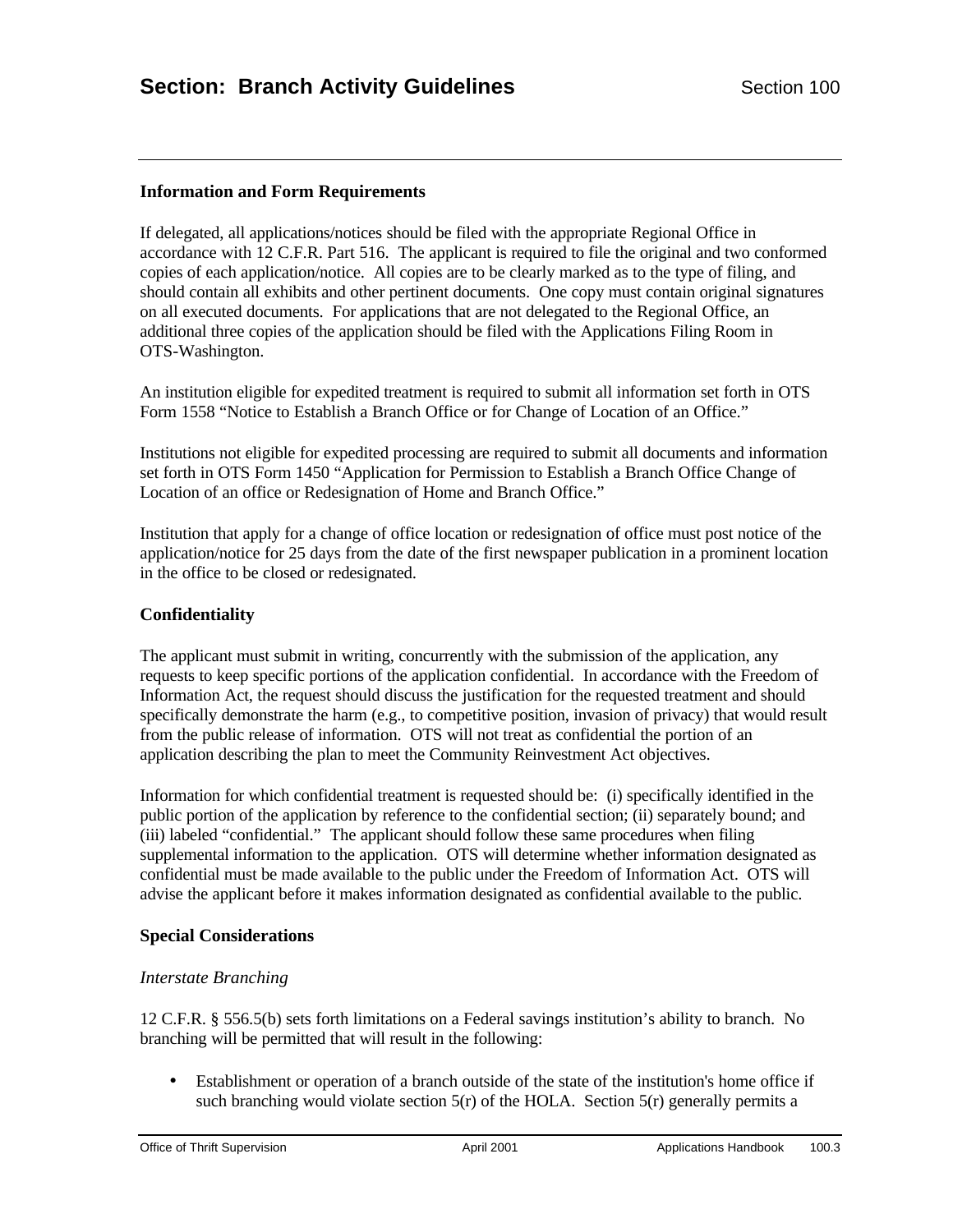Federal savings institution to branch outside of its home state if the institution meets the domestic building and loan test of section 7701(a)(19) of the Internal Revenue Code or the asset composition test of that section, or qualifies as a qualified thrift under section  $10(m)$  of the HOLA, and if, with respect to each state outside of its home state where the institution has established branches, the branches, taken on a state-by-state basis, also satisfy one of the two tests.

Section  $5(r)(1)$  of the HOLA does not apply if: (1) the branch results from an emergency acquisition authorized under section 13(k) of the Federal Deposit Insurance Act ("FDIA"); (2) the branch was authorized for the institution prior to October 15, 1982; (3) a statechartered institution organized under the laws of the Federal institution's home office state would be permitted, under relevant state law, to operate in the other state; or (4) the branch was operating lawfully, under state law, prior to the institution's conversion to a Federal charter. The law also gives OTS Director, or his designee, the discretion to allow the institution, for good cause, up to two years to comply with the law.

• Branching that would result in the formation of a multiple savings and loan holding company that would control savings institutions in more than one state in violation of section  $10(e)(3)$ of the HOLA. Formation of multi-state multiple savings and loan holding companies are prohibited unless one of three exemptions, as set forth in section  $10(e)(3)(A)$  through  $(e)(3)(C)$  of the HOLA, are met.

These exemptions include: (a) a savings and loan holding company or any of its savings institution subsidiaries may acquire an institution or operate branches in additional states pursuant to the supervisory acquisition provisions of section  $13(k)$  of the FDIA; (b) a savings and loan holding company that, as of March 5, 1987, controlled an institution subsidiary that operated an office in the additional state or states may acquire another institution or branch in that state; and (c) if the statutes of the state in which the institution to be acquired specifically authorizes acquisition of state-chartered institutions by state-chartered institutions or their holding companies by the state where the acquiring institution or holding company is located, interstate holding company operations may acquire an institution or branch.

• Establishment and operation of new branch offices by an institution in violation of section 13(k)(4) of the FDIA. Section 13(k)(4) generally permits savings institutions eligible for assistance under section  $13(c)$  of the FDIA that are acquired by banks or bank holding companies, pursuant to section 13(k) of the FDIA, to retain and continue to operate branches existing at the time of the acquisition.

#### *Publication Requirements*

The applicant must publish notice of the branch or change of office location application or notice no earlier than seven days before and no later than the date of filing of the application, in accordance with the requirements of 12 C.F.R. Part 516, Subpart A. Notice must be published in a newspaper printed in the English language and having a general circulation in the community in which the home office of the savings institution is located and in a newspaper having a general circulation in the community to be served by the branch office. In addition, for branch relocation and redesignation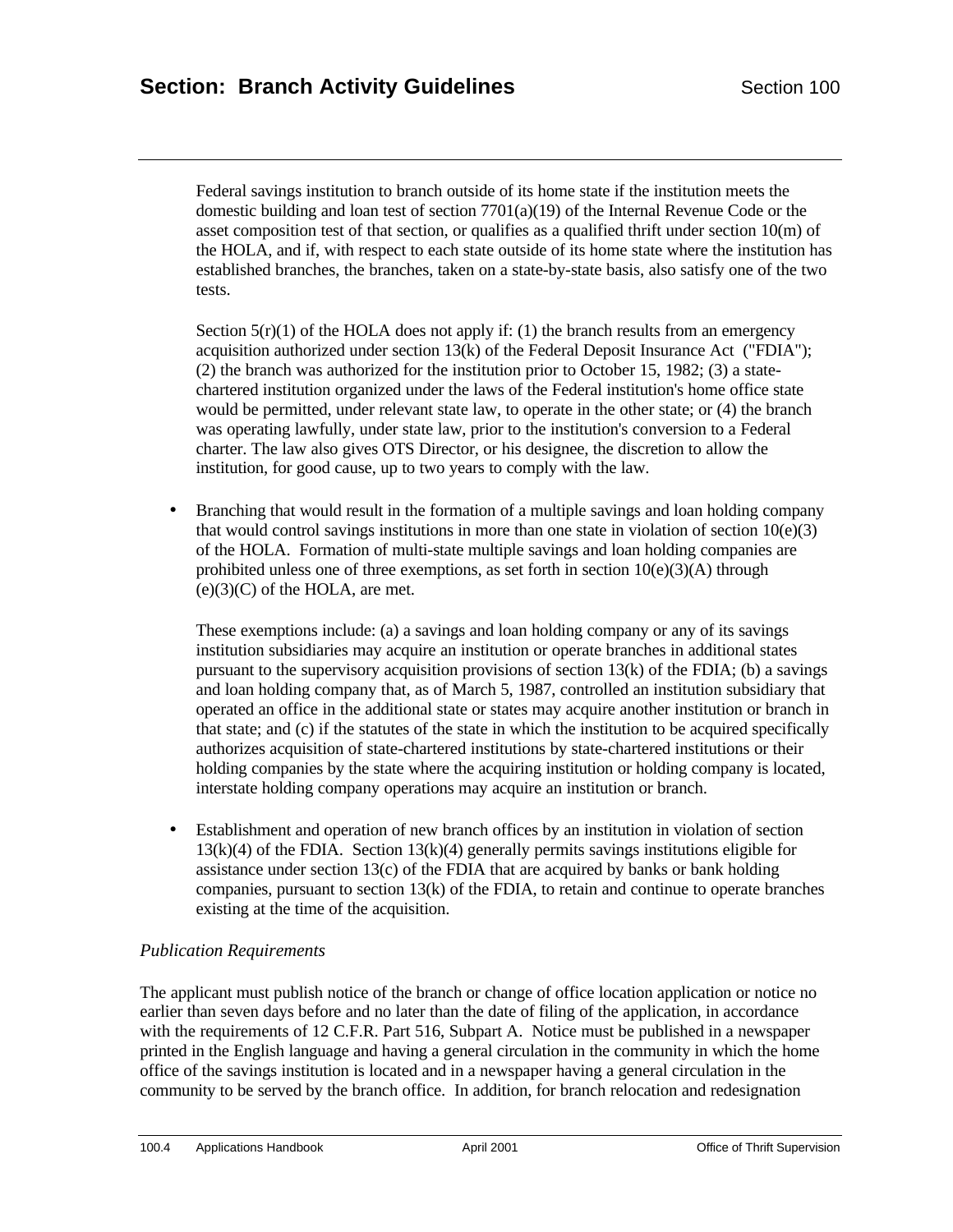applications, the required newspaper notice must be published in the community where the office is to be closed or the home office is to be redesignated as a branch. If the Regional Office determines that the primary language of a significant number of adult residents of the community is a language other than English, the applicant may also be required to publish notice simultaneously in the appropriate language(s).

OTS may require an applicant to publish a new public notice of the application in circumstances when an applicant submits a revision to the application, or submits new or additional information, or when a major issue of law or change in circumstance arises after filing the application. OTS has the discretion in these circumstances to require republication if it determines that the public has not had adequate notice and opportunity to comment on the application due to the substantial change. OTS will notify the applicant if a new public notice of a revised application must be published.

Additional public notice requirements may apply for transactions involving permission to organize applications filed pursuant to 12 C.F.R. § 543.2, merger applications filed pursuant to 12 C.F.R. § 563.22, or holding company applications filed pursuant to 12 C.F.R. § 574.3. Combined public notice may be published consistent with existing OTS policy. See Publication Forms Section 020 of the handbook for examples of publication language.

• Comment Procedures

Any person may submit a written comment to the Regional Office supporting or opposing the application within 25 days after the filing date of the application. OTS will not consider any late filed comments unless: the commenter demonstrates good cause for why they could not submit a timely comment, or, OTS concludes that the comment addresses a significant regulatory concern and will assist in the disposition of the application. OTS can extend the 25-day comment period with demonstrated good cause for why a commenter was unable to submit a timely comment. The duration of an extension request is subject to the discretion of OTS on a case-by-case basis, after consideration of the unique circumstances of each extension request.

The comment should recite relevant facts, including any demographic economic or financial data supporting the commenter's position. If the commenter opposes the application, the comment should also: 1) address at least one reason for denial based upon regulatory criteria for denial; 2) support the reason for denial with relevant facts and supporting data; and 3) address how the approval of the application is harmful to the community or the commenter. While OTS will accept and consider all comments, including those that do not meet all of the content criteria, commenters are encouraged to include all relevant information and arguments. The commenter may also request an informal meeting pursuant to 12 C.F.R. §§ 516.120 and 516.170 with their comment, along with a description of the issues and facts to be discussed and justification for why written submissions are insufficient to adequately address those facts or issues.

If the commenter has filed a written request for a meeting and the request contains the required information set forth in 12 C.F.R. § 516.120(b), OTS will arrange a meeting. If an informal meeting is requested, the commenter must simultaneously send a copy of the written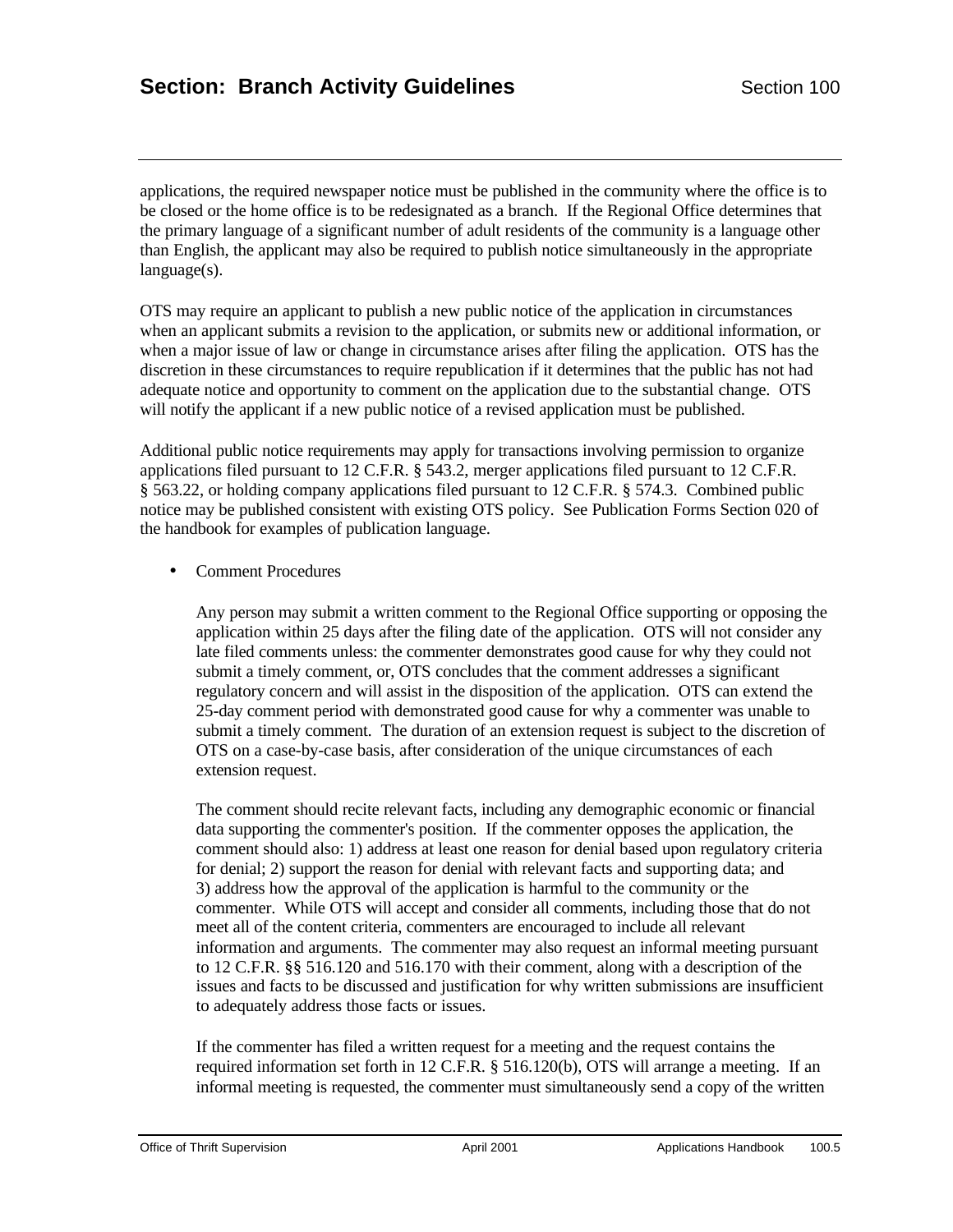request to the applicant. OTS will generally provide an applicant an appropriate opportunity and period of time to respond to submitted comments.

OTS will facilitate the informal meeting between the applicant, the commenter(s) and any other interested person(s). OTS has discretion to determine the format of the meeting, including telephone conference or face-to-face meetings. OTS will inform the applicant and commenters requesting an informal meeting of its decision on a request for a meeting, or of its decision to hold an informal meeting on its own initiative. OTS may also invite any other interested persons to attend. OTS will inform the participants of the date, time, location and format for the meeting in reasonable time in advance. OTS anticipates that informal meetings will be sufficient to facilitate the resolution of issues in most cases.

If an informal meeting fails to facilitate the resolution of issues to the satisfaction of any participant in an informal meeting, OTS may proceed to conduct a formal meeting before a presiding officer upon the filing of a request. Any participant requesting a formal meeting, pursuant to 12 C.F.R. §§ 516.170 and .180, should submit a request to OTS within three days after the informal meeting, and provide copies of its request to the other participants of the informal meeting. The request must describe the nature of the issues or facts to be presented, must demonstrate that material issues or facts have not been adequately addressed by the informal meeting, and that a formal meeting is necessary to develop a record sufficient to support a determination on those facts or issues. OTS will not arrange an informal meeting where a request is clearly frivolous or clearly lacking a factual basis. OTS may elect to hold a formal meeting on its own initiative if deemed necessary to assist in the disposition of the application or issues raised by the application.

OTS will issue a Notice of Formal Meeting if it decides to hold a formal meeting, and send the notice to the applicant, to any person requesting a formal meeting, and to any interested person, in its discretion, it desires to invite. Any person receiving the Notice of Formal Meeting must notify OTS within ten days of receipt of the notice of their intent to participate in the meeting. All participants in the formal meeting must provide the names of their presenters and copies of proposed exhibits to OTS, to the applicant, and to any other person designated by OTS, no later than five days before the date of the formal meeting. All presenters of documentary material must furnish copies of the material to OTS and to each other participant. OTS will arrange for a transcript of the meeting, with each participant bearing the cost of any copies of the transcript it requests for its use.

OTS anticipates that most formal meetings will follow an informal meeting. Accordingly, OTS will not grant a request for a formal meeting unless an informal meeting has occurred. However, OTS has the authority to conduct a formal meeting without holding an informal meeting if the meeting is beneficial to the review process and will facilitate a resolution of the issues raised by application.

If OTS has arranged an informal or formal meeting, the processing time frames for the application are suspended until OTS determines that a sufficient record has been developed to address the issues raised in the comments.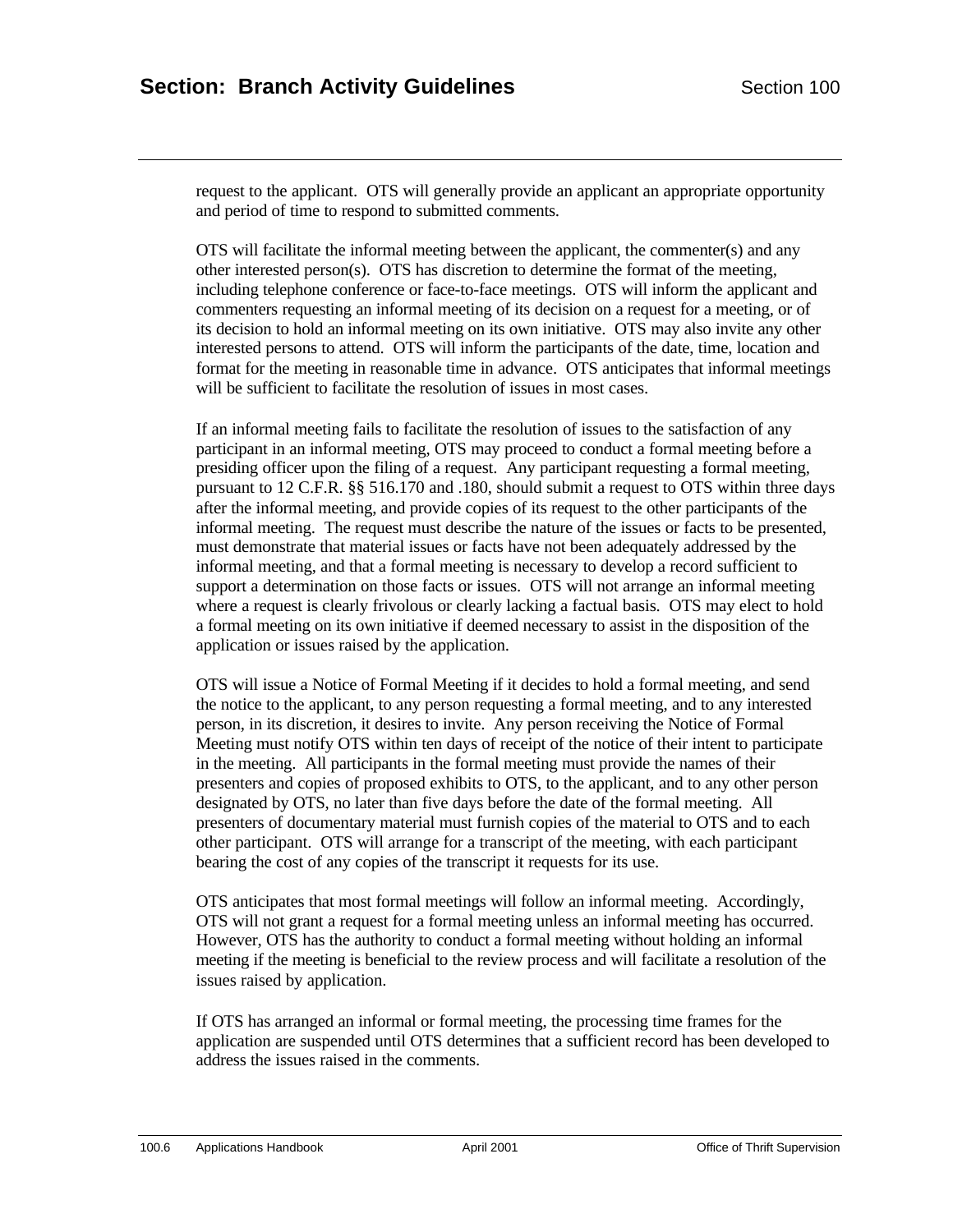# *Branch Closings*

Section 42 of the Federal Deposit Insurance Act (FDIA) contains the procedures for closings. No later than 90 days prior to closing, the institution must:

- Provide a notice to OTS identifying the branch to be closed, describing the reasons for closing the branch, the date of closing, and statistical or other information to support the reasons for closing;
- Provide notice of the proposed branch closing to its customers. The notice must be included in at least one of any regular account statements mailed to customers of the branch proposed to be closed, or in a separate mailing no later than 90 days prior to the proposed closing date;
- Post a notice in a conspicuous manner on the premises of the branch to be closed at least 30 days prior to the proposed closing date; and
- Adopt policies for closing branch offices.

Section 42 of the FDIA does not expressly grant the regulatory agencies with approval or denial authority for branch office closings. OTS has determined that failure to comply with the FDIA's requirements can be best addressed at the time of the institution's compliance examination. If the institution fails to fulfill its requirements under the FDIA, documentation will be placed in its CRA file and be used in judging the institution's success in meeting and serving the credit needs of its communities.

Additional guidance on prior notice that institutions must give before closing branches may be found in OTS Transmittal TR-220, *Joint Interagency Policy Statement on Branch Closing Notification Requirements*.

#### *Branch Names*

The banking regulatory agencies issued an Interagency Statement on Branch Names that was transmitted under CEO Memorandum #86, dated June 11, 1998. The statement sets forth guidance that institutions should follow if they operate branches under different trade names to insure that depositors will not inadvertently exceed the Federal Deposit Insurance Corporation insurance limits by depositing more than \$100,000 in differently named facilities of the same institution. Institutions choosing to use trade names for branches should develop measures that include, but are not limited to:

- Disclosing, clearly and conspicuously, in signs, advertising, and similar materials that the facility is a branch, division, or other unit of the insured institution;
- Using the legal name of the institution for legal documents, certificates of deposit, signature cards, loan agreements, account statements, checks, drafts, and other similar documents;
- Educating the staff of the institution regarding the possibility of customer confusion with respect to deposit insurance; and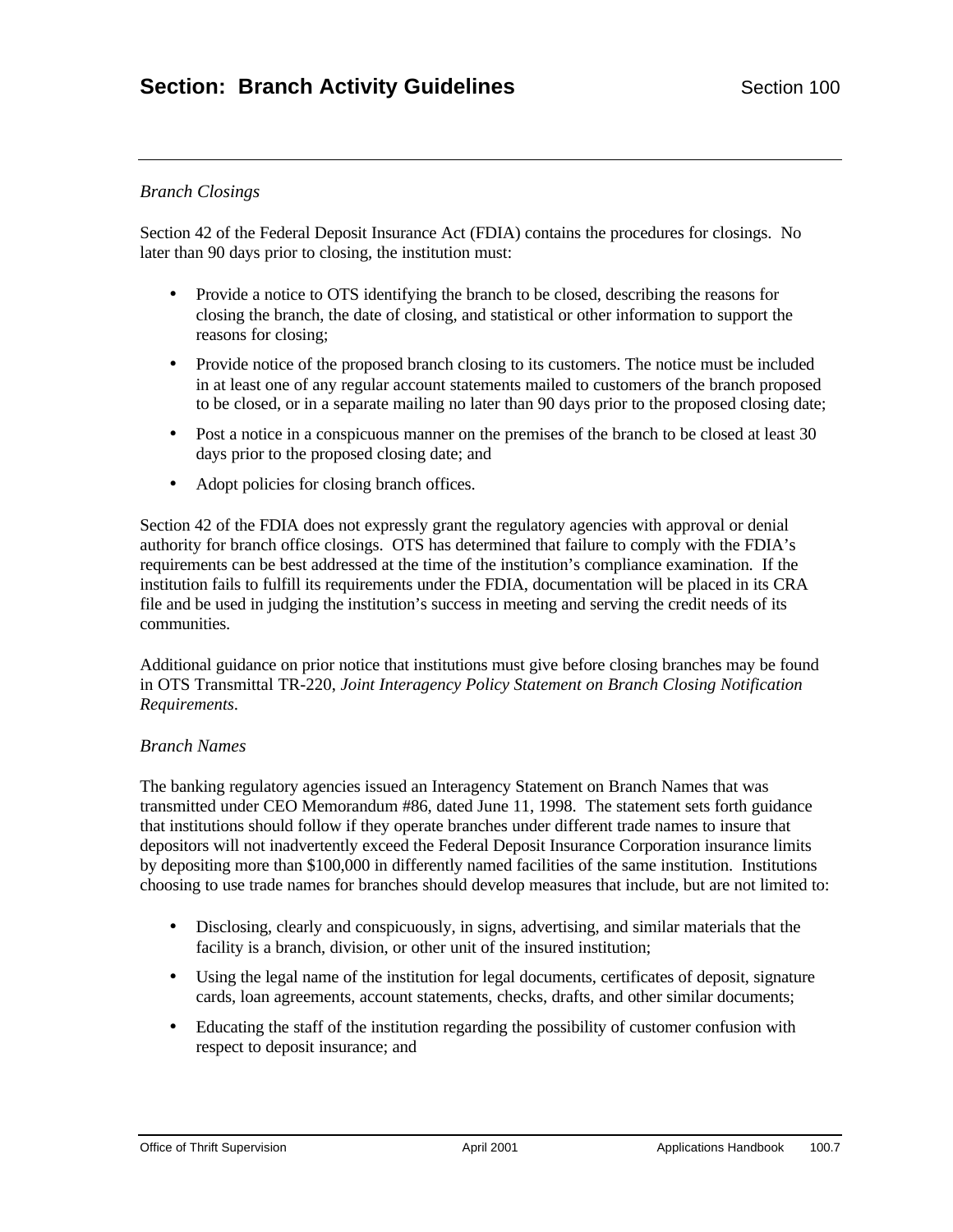• Obtaining from depositors opening new accounts at the branch a signed statement acknowledging that they are aware that the branch and other facilities are in fact parts of the same insured institution and that deposits held at each facility are not separately insured.

# *National Historic Preservation Act*

If the institution proposes to establish its home or branch office in any historical district, site, building, structure, object or archaeological site, included in, or eligible for inclusion in, the National Register of Historic Places pursuant to the National Historic Preservation Act (NHPA), 16 U.S.C. § 470, the application is subject to the requirements set forth in Section 106 of the NHPA.

Section 106 of the NHPA requires Federal agencies to consider the effects of their actions on historic properties and provide the Advisory Council on Historic Preservation (Advisory Council) an opportunity to comment with regard to such actions. To successfully complete Section 106 review, OTS must:

- Determine if Section 106 of NHPA applies to a given project and, if so, initiate the review;
- Gather information to decide which properties in the project area are listed on or eligible for the National Register of Historic Places;
- Determine how historic properties might be affected;
- Explore alternatives to avoid or reduce harm to historic properties; and
- Reach agreement with the State Historic Preservation Officer (SHPO) or Tribal Historic Preservation Officer (THPO) (where tribal lands or historic properties of significance to such tribes are involved) on measures to deal with any adverse effects or obtain advisory comments from the Advisory Council, which are sent to the head of the agency.

The SHPO/THPO coordinates state participation in the implementation of the NHPA, is a key individual in the Section 106 process, and should be involved in each step.

In order to facilitate the Section 106 review, the institution must indicate in the application if the proposed main office and/or any branch site affects any district, site, building, or structure listed in, or eligible for listing in, the National Register of Historic Places, specify how such determination was made (e.g., National Register, SHPO/THPO or other), and provide documentation of consultation with SHPO/THPO.

The involvement of Section 106 of NHPA in an application is considered an issue of law or policy. As a result, the analysis of the application must address the requirements set forth in Section 106 of the NHPA, and the analysis must address the requirements set forth in Section 106 of the NHPA.

#### *National Environmental Policy Act*

Similarly, with respect to the application, the institution should provide a statement on the impact of the proposal on the human environment, including information on changes in air and/or water quality, noise levels, energy consumption, congestion of population, solid waste disposal, or environmental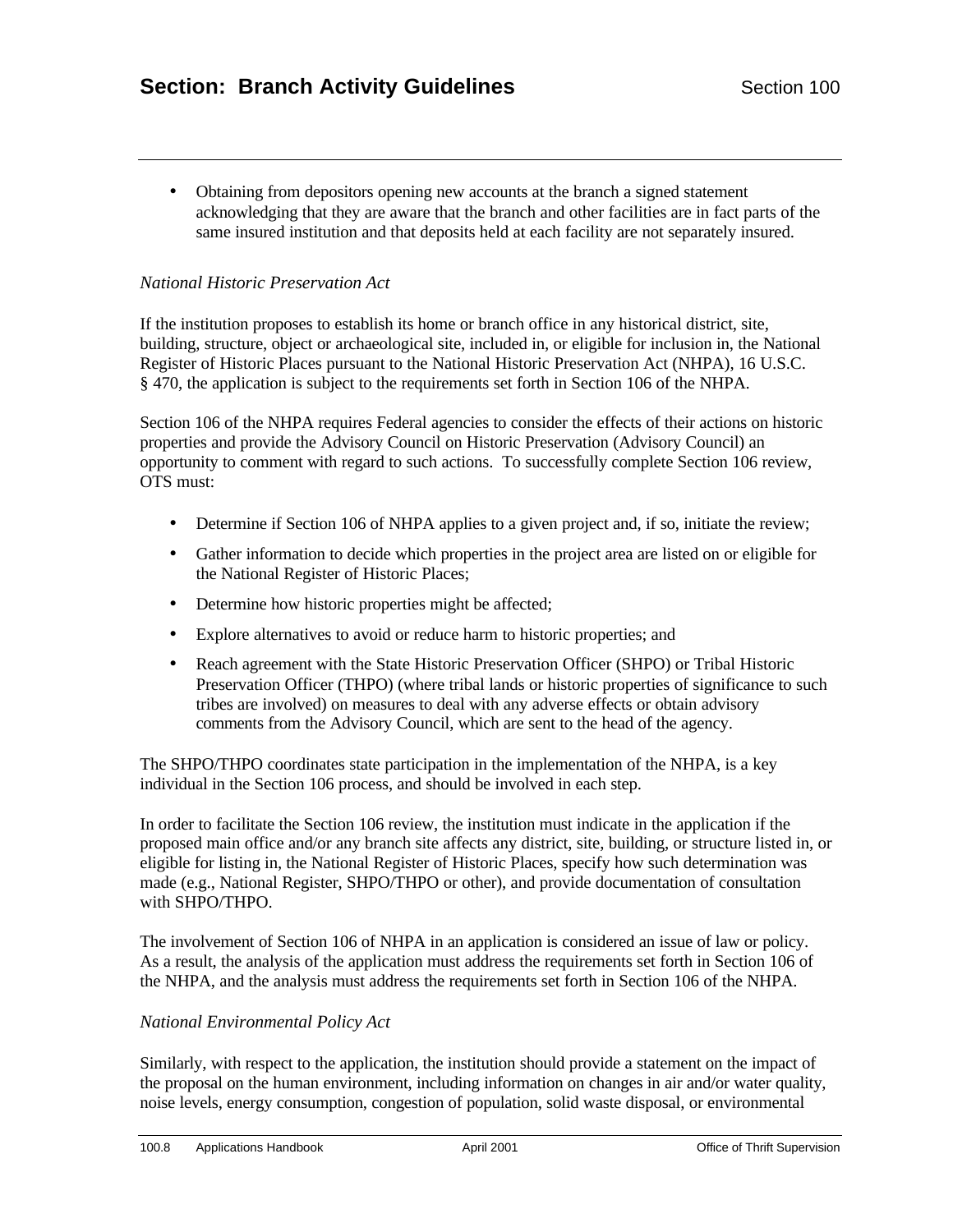integrity of private land within the meaning of the National Environmental Policy Act, 42 U.S.C. § 3421, et. seq.

#### *Inter-affiliate Banking Arrangements*

OTS, in a legal opinion dated December 30, 1994, opined that Federal savings institutions no longer have to file a branch application to enter into inter-affiliate banking arrangements. Therefore, affiliated Federal savings institutions may now offer basic banking services to each other's customers without the need to obtain regulatory approval, even when the services are provided across state lines. In entering into an inter-affiliate arrangement, however, savings institutions must address various safety and soundness and supervisory issues as discussed in the December 30, 1994, opinion.

# **REVIEW GUIDELINES**

#### **Processing Procedures and Time Frames**

As noted in the Delegated Authority section, certain applications are not subject to delegated authority and are processed concurrently with OTS-Washington staff. As a general matter, correspondence from OTS regarding applications that are nondelegated will be transmitted from OTS-Washington. Correspondence on delegated applications will generally come from the Regional Office.

Within five business days of receipt of the application and the appropriate application fee, the Regional Office must notify the applicant of the application's receipt. The appropriate application fee must accompany each application in order for it to be considered filed. For nondelegated applications, the application will not be considered filed until received by both OTS-Washington and the Regional Office.

Within 30 calendar days of receipt of a properly submitted application, OTS shall take the following actions.

- Deem the application complete;
- Request, in writing, any additional information necessary to deem the application complete; or
- Decline to further process the application if it is deemed by OTS to be materially deficient and/or substantially incomplete.

Failure by OTS to act within 30 calendar days of receipt of the application for processing shall result in the filed application being deemed complete, commencing the period for review.

OTS must review requests for a waiver of an application requirement that certain information be supplied, in a timely manner. Unless OTS requests, in writing, additional information about the waiver request, or denies the waiver request, the waiver request shall be deemed granted.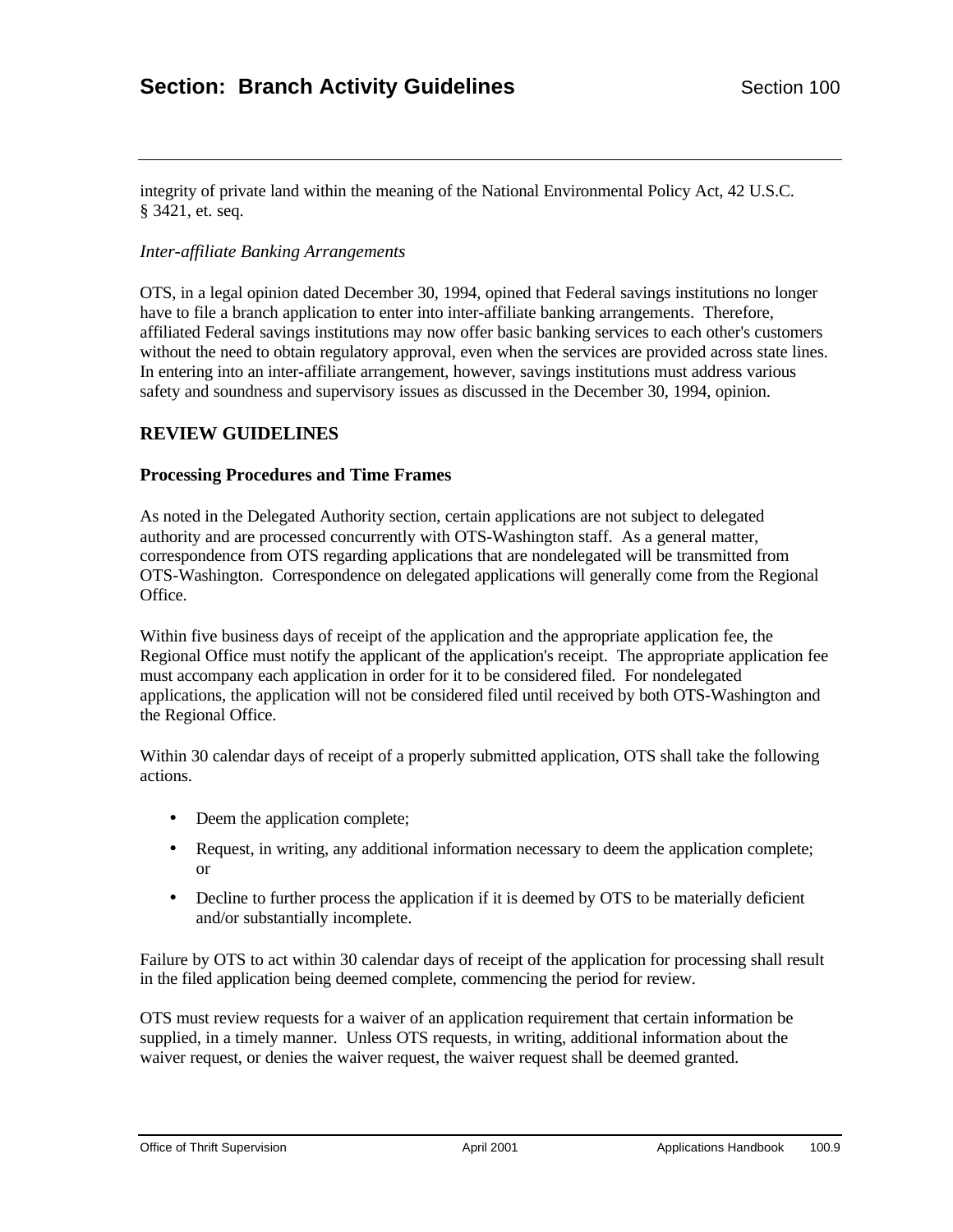If additional information is requested, a response must be submitted within 30 calendar days of the letter requesting such information. The applicant may, in writing, request a brief extension of the 30-calendar day period for responding to a request for additional information, prior to the expiration of the 30-calendar day time period. OTS, at its option, may grant the applicant a limited extension of time in writing. Failure to respond to a written request for additional information within 30 calendar days of such request may be deemed to constitute withdrawal of the application or may be treated as grounds for denial or disapproval of the application.

After the timely filing of any additional information in response to an initial or subsequent request by OTS for additional information, OTS has 15 calendar days to review the additional information for completeness or appropriateness and take one of the following actions.

- Request, in writing, any additional information necessary to deem the application complete;
- Deem the application complete; or
- Decline to further process the application if it is deemed by OTS to be materially deficient and/or substantially incomplete.

The 15-day review period commences when OTS receives a response that purports to respond to all questions in the information request. OTS may extend the 15-day review period for an additional 15 calendar days, if OTS requires the additional time to review the response. OTS will notify the applicant that it has extended the period before the end of the initial 15-day period.

Failure by OTS to act within 15 calendar days of receipt of the additional information shall result in the filed application being deemed complete, commencing the period for review.

Once the application has been deemed complete, there is a 60-calendar day review period during which time OTS will take into consideration all factors present in the application and render a decision thereon. If, upon expiration of the 60-day review period, assuming no extension has been granted, OTS has failed to act, the application is deemed approved automatically, and the applicant may thereafter consummate the transaction. If multiple applications are submitted in connection with one transaction, the applicable review period for all applications is the review period for the application with the longest review period, subject to statutory review periods.

During the review period, OTS may request additional information if the information is necessary to resolve or clarify the issues presented in the application. OTS may also notify the applicant that the application is incomplete and require that the applicant to submit additional information to complete the application. The review period can be extended an additional 30 calendar days if OTS determines that additional time will be required to analyze the proposed transaction. In such cases, OTS must notify an applicant before the expiration of the period for review. In situations in which an application presents a significant issue of law or policy, OTS may extend the applicable period for review of such application beyond the time period for review. In these cases, written notice shall be provided to an applicant no later than the expiration of the time period.

For purposes of calculating processing time frames, OTS does not include the day of the act or event, in determining the date the time period commences. In determining the conclusion of a time period,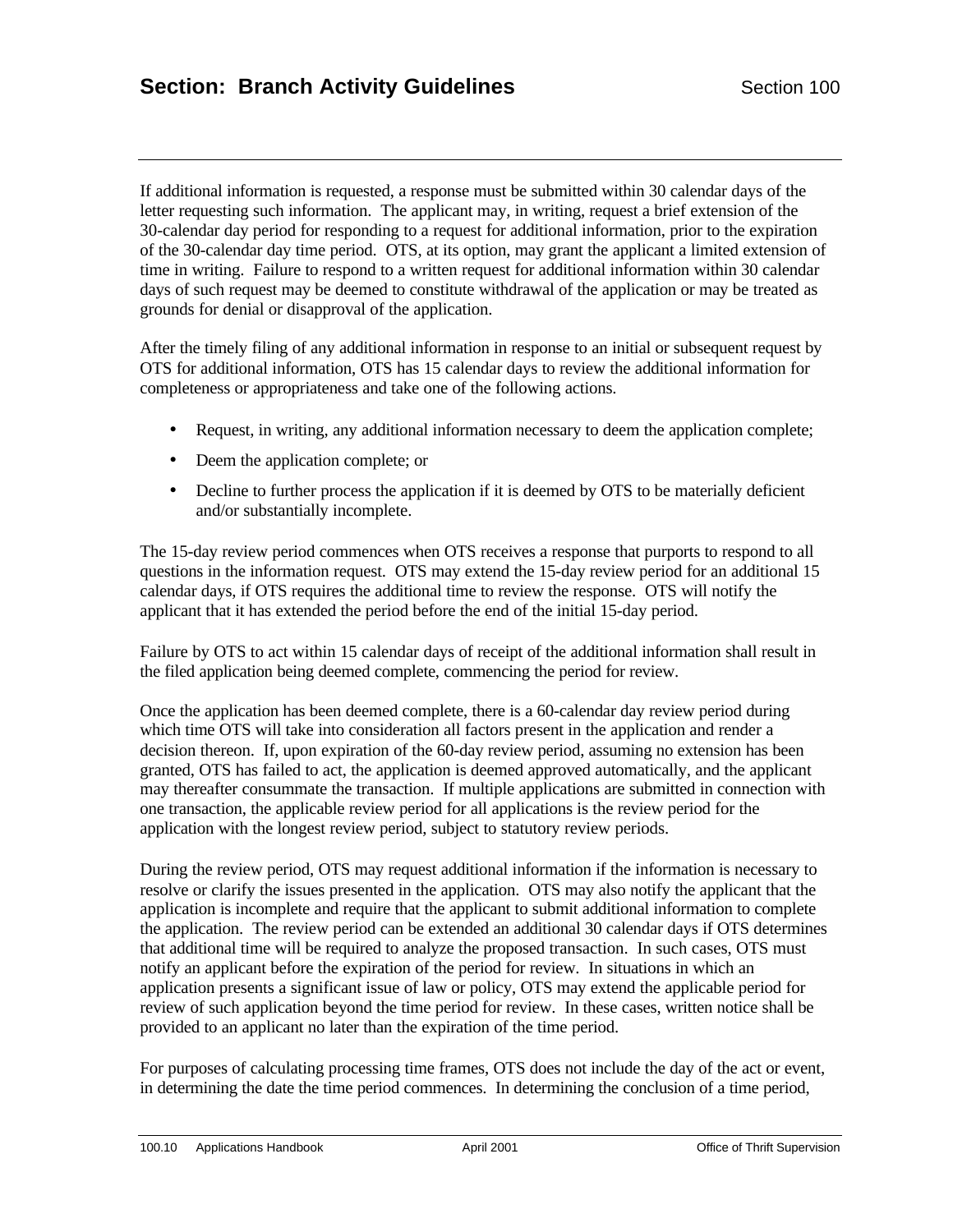when the last day of the time period is a Saturday, Sunday, or a Federal holiday, the last day will become the next day that is not a Saturday, Sunday, or Federal holiday.

Under 12 C.F.R. § 516.290, if OTS has not acted on a pending application within two calendar years after the filing date, OTS may deem the application withdrawn unless OTS determines that the applicant is actively pursuing a final determination on the application. Applications that are subject to this withdrawal provision are those that have failed to timely take action such as filing required additional information, or OTS has suspended processing of an application based on circumstances that are, in whole or in part, within the applicant's control and have failed to take reasonable steps to resolve these circumstances.

# *For Notices*

The applicant may establish the office, or change the location of an existing office, upon the expiration of 30 calendar days after the filing date of its notice, unless OTS takes one of the following actions before expiration of that time period:

- Request, in writing, any additional information necessary to supplement the notification;
- Notifies the applicant that the notice is subject to standard treatment as it raises a supervisory concern, raises a significant issue of law or policy, or required significant additional information;
- Suspends the time frames pursuant to 12 C.F.R. § 516.190; or
- Disapproves of the notice.

Failure by OTS to act within 30 calendar days of receipt of the notice for processing shall result in the filed notice being accepted. If supplemental information is requested, the applicant will have 30 days to provide such information. The 30-day time frame will begin anew upon receipt of such information.

#### **Regulatory Criteria**

In order to receive approval or nonobjection to establish a branch or change the location of an existing office, the institution must meet the requirements of 12 C.F.R. §§ 545.92 and 556.5. OTS must find that:

- The institution's overall policies, condition and operation are satisfactory and, as a whole, afford no basis for supervisory objection.
- The institution's record in meeting the credit needs of its entire community is satisfactory and no CRA-based comments remain outstanding or unresolved.

# **Decision Guidelines**

The regulatory requirements are designed to ensure the viability and safe and sound operation of the institution. In general, the analysis should conclude that the policies, condition, and operation of the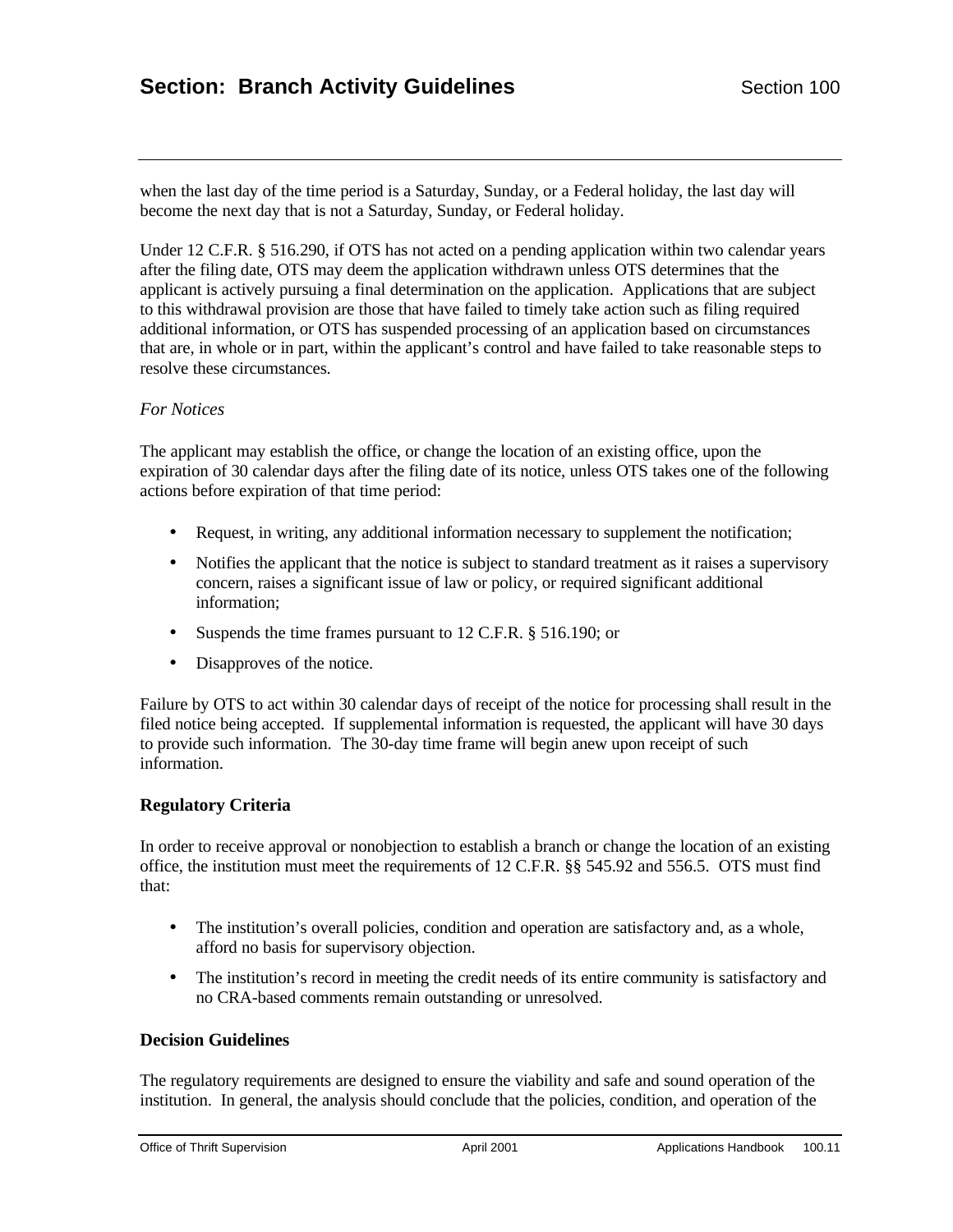institution are satisfactory and afford no basis for supervisory objection. OTS should consider the following factors in analyzing the application to determine if the branch activity satisfies the applicable regulatory criteria for approval:

- Will the institution meet the minimum regulatory capital requirements of 12 C.F.R. § 567.2, except as otherwise permitted under section 38(e)(4) of the FDIA, and be adequately capitalized under the Prompt Corrective Action guidelines (12 C.F.R. Part 565)?
- Will the new branch office have an adverse effect on the operations of the institution (fixed asset investment, projected savings growth, earnings)?
- Will the investment in the proposed branch increase the institution's level of real estate for its offices and/or related facilities above the limitations set forth in 12 C.F.R. § 560.37?
- How does the proposed branch fit into the overall business plan?
- In the case of a branch or home office relocation, what is the rationale behind the decision and, in particular, are there any cost benefits as a result of the relocation?
- Does management have the expertise to cope with any unforeseen problems, and the ability to adapt to change, and depth to adequately staff the proposed branch without depleting staff or services at the home or other branch offices?
- Have all matters of supervisory concern been resolved?
- Has the institution been examined recently for CRA compliance? If so, is the institution's CRA performance considered acceptable? Will the institution continue to comply with the CRA after the proposed branching?
- Has the institution submitted a notice of publication?

# **Conditions**

For branch applications/notices, the following conditions will appear in an approval/nonobjection letter from OTS:

- The proposed branch must open within 12 months of approval unless otherwise allowed by OTS; and
- Following the opening of the branch office(s), the institution must notify the Regional Office as to the date of opening and the exact location of the office(s).

OTS may include nonstandard conditions in its approval of the branch or change of office location application or notice. If such nonstandard conditions are utilized, the Regional Office's digest must include appropriate justification for imposing such condition.

Any nonstandard conditions incorporated into the approval letter must be summarized in the National Applications Tracking System record for the application. This requirement helps OTS to provide the public a complete listing of all applications approved with nonstandard conditions of approval.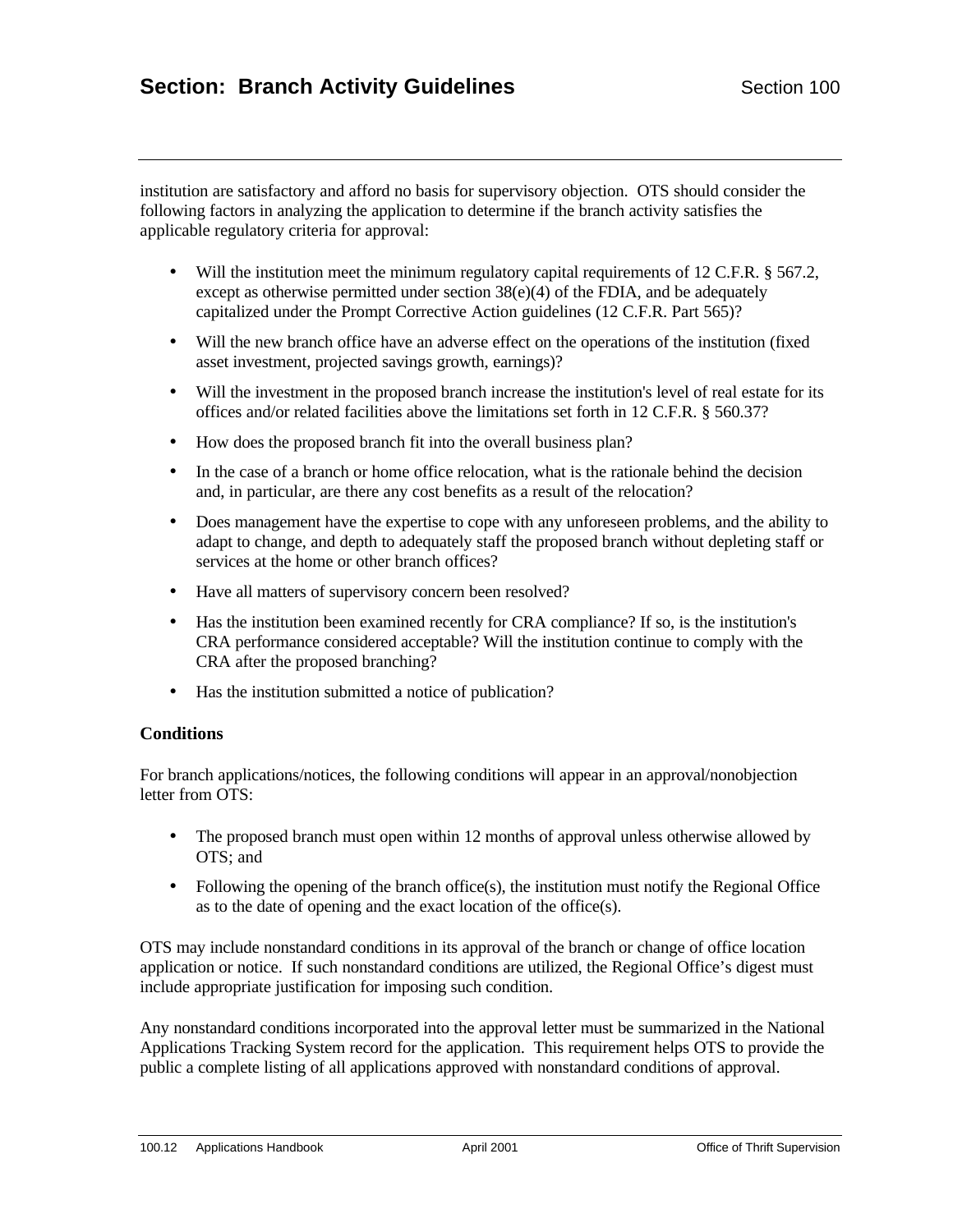# **RECORDKEEPING REQUIREMENTS**

OTS is required to consolidate all correspondence related to the processing of the notice or application into a file copy to be sent to a central file. Both the Regional Office and OTS-Washington will maintain a separate file copy for nondelegated filings. The file copy must include a copy of the original filing including all exhibits, all amendments, all internal and external correspondence between interested parties, all documentation associated with the review and analysis of the filing, and all decision, recommendation memorandum, and compliance material. The file copy must be organized and separated into public and confidential material, and clearly identified as such. The public and confidential sections must be arranged in chronological order.

# **MONITORING AND CONTROL**

The approval order or letter will generally include conditions of approval. The Regional Office will monitor compliance with all conditions imposed in connection with an application's approval. The applicant must submit evidence of satisfaction of the conditions included in the approval order or letter to the Regional Office within the stated time frames.

OTS should notify the appropriate staff responsible for the supervision and examination of the institution regarding the action taken on an application. In addition, OTS should provide the appropriate staff with copies of the approval order or letter. If an application is approved, the first examination of the institution following the approval should include a review of compliance with all conditions of approval and any changes in operations as a result of the transaction.

A review of the application file should be made after all compliance material is received to ensure that the file is complete. Any deficiencies should be corrected before the file is sent to storage.

OTS-Washington may conduct a post audit review of the application in the Regional Office, including a review of the documentation maintained in the application file.

# **INFORMATION SOURCES**

#### **Statutes**

| 12 U.S.C. § 1464     | Home Owners' Loan Act of 1933, Section 5(r) Branching |
|----------------------|-------------------------------------------------------|
| 12 U.S.C. § 1831r-1  | (Sections 42 of the FDIA) Notice of Branch Closure    |
| 12 U.S.C. § 1467a(m) | <b>Qualified Thrift Lender Test</b>                   |

#### **Regulations**

| 12 C.F.R. Part 516<br>12 C.F.R. § 545.92<br>12 C.F.R. § 545.95<br>12 C.F.R. § 556.5 | Applications Processing Guidelines and Procedures<br><b>Branch Offices</b><br>Change of Office Location and Redesignation of Offices<br>Branching by Federal savings institutions |
|-------------------------------------------------------------------------------------|-----------------------------------------------------------------------------------------------------------------------------------------------------------------------------------|
| 12 C.F.R. § 560.37                                                                  | Real Estate for Office and Related Facilities                                                                                                                                     |
|                                                                                     |                                                                                                                                                                                   |